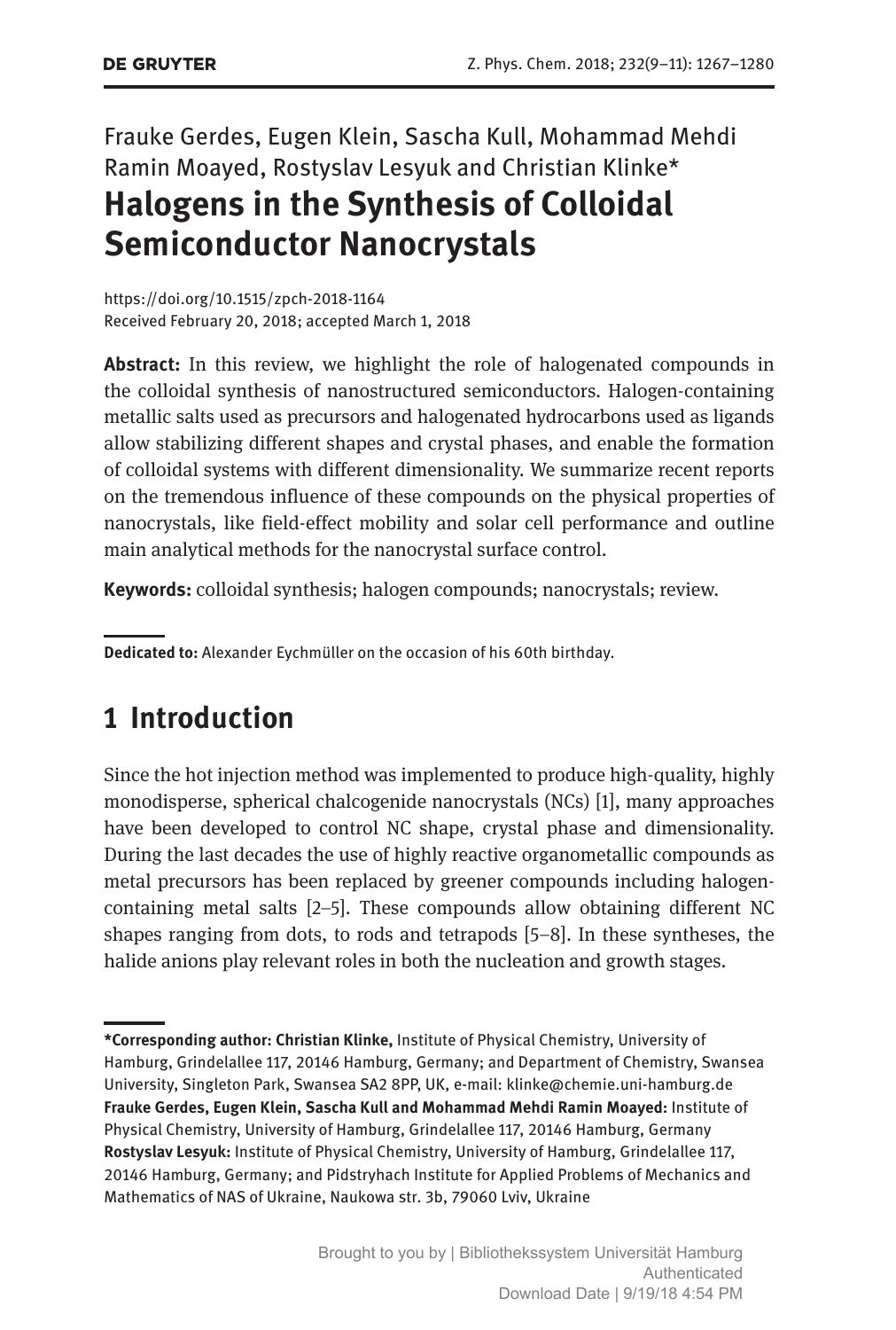Apart from the direct use of halogen-containing metal salts used as metal precursors, halide ions can be released by additional halogenated hydrocarbons included in the synthesis (like dichloroethane, dibromoethane, and diiodoethane), as additional reagents [9, 10]. In particular, haloalkanes can operate as molecular ligands or decompose to halide ions while passivating specific facets in order to stop the growth or to increase the reactivity of these facets [6]. Halogen compounds are also able to modify the shape of NC during the synthesis by ripening processes [6].

An extensive review by Juarez [11] summarizes the influence of chlorinated hydrocarbons on the shape and surface chemistry of wurtzite CdSe NCs. Comprehensive studies using X-ray photoelectron spectroscopy (XPS), mass spectrometry (MS), nuclear magnetic resonance (NMR) spectroscopy, and cyclic voltammetry measurements clarified the mechanism of chloride incorporation into the ligand shell and concomitant NCs shape modification. The role of chloride ions altering the kinetics and influencing the shape evolution of NCs during growth has been investigated in the last years more intensively [9, 10, 12–18]. These studies highlight that halogens induce a strong influence on the surface chemistry of NCs. In a different approach, post-synthetic treatments of colloidal NCs with halogenated compounds can lead to the stabilization of a particular morphology or can improve the electrical properties as a result of doping or better surface passivation [13–16]. In the following, the role of halogenated compounds on the control of shape, crystal phase and improvement of electrical and optical properties will be discussed.

# **2 Chemical and physical background for the ligation of NCs with halogens**

To saturate the dangling bonds on the NC surface appropriate ligation is needed. The most commonly used ligands belong to the groups of neutral L-type or ionic X-type ligands [19, 20]. The L-type ligands (neutral donor) like amines, carboxylic acids or phosphonic acids can coordinate both cationic and anionic surface atoms, while the X-type ligands (ionic donor of an electron) like halide ions, carboxylates or thiolates selectively bond to positively charged atoms [21]. If both types are present, the X-type ligands will dominate on the surface due to the stronger interaction with the surface. This feature of halogens was recently supported by comparison of the adsorption energy of different ligands on the basis of calculations in the frame of density-functional theory (DFT) [22]. Halide ions belong to the group of X-type ligands, though there are differences between them.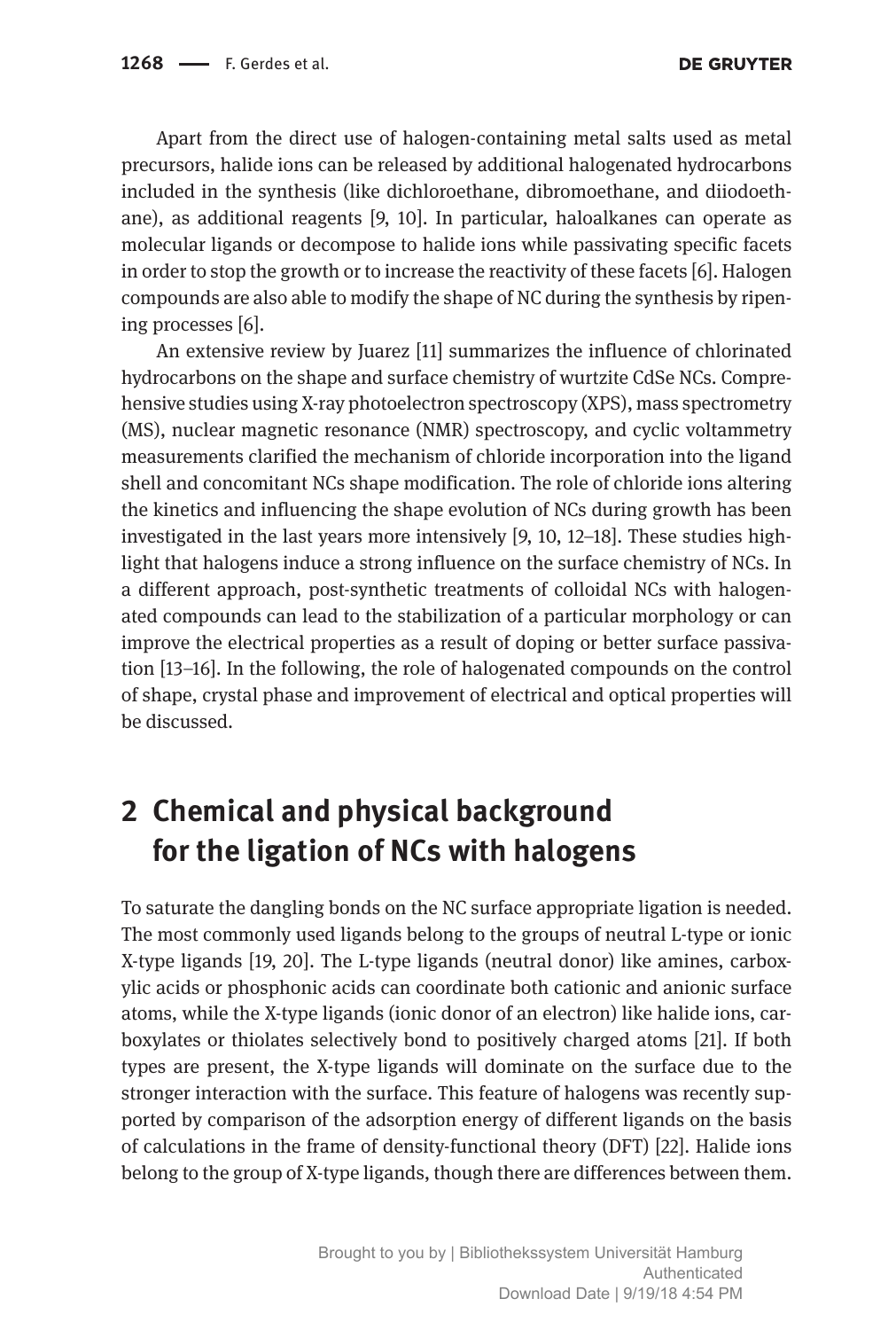The nucleophilicity and the ability being a good leaving group increase in the following order F− < Cl− < Br− < I−. As a result, the release of the halide ions from single haloalkanes is easier for the heavier I− followed by Br−, Cl− and I−. This means that for a particular reaction at a fixed temperature, haloalkane concentration and reaction time, the released amount of I− will be higher than that of Br− followed by Cl− and F− [11]. The presence in larger amount of halide ions at earlier stages of the synthesis will in turn modify the nucleation step and growth process and can lead to shape and crystal phase transformations. The nucleophilicity tendency of the halide ions also affects the reactivity of haloalkanes. Moreover, the adsorption energy of the halide ions decreases the heavier the atom. Fluoride and chloride ions usually have different influence on the NC shape than bromide and iodide ions due to the stronger coordination to the metal surface atoms.

Beside the type of ligand, the hard-soft acid-base (HSAB) concept has also to be taken into account. In theory, soft acids react faster and form stronger bonds with soft bases, whereas hard acids react faster and form stronger bonds with hard bases [23]. The hardness of the halide ions decreases with heavier atom due to the increased radius and due to the decreased electronegativity. This correlation for halogens as X-type ligands was successfully verified by DFT simulations on the example of CdSe, ZnSe and InP NCs [22]. Depending on the hardness or softness of the metal as well as the other used ligands, halide ions are more effective und successful to influence the final NC [24]. For example, Cu<sup>+</sup> is a soft acid and favors soft base ligands like iodide and thiols, whereas Fe3<sup>+</sup> is a hard acid and prefers hard base ligands like fluoride and amines.

## **3 Morphology control**

Since the mid-2000s, it has been shown that the addition of halogens as ligands plays a prominent role in the formation of different shapes of NCs, leading to structures like sheets, pyramids or rods [9, 25]. In 2007, Yong with co-workers showed the preparation of a variety of differently shaped CdS NCs including nanorods, bipods, tripods, tetrapods, nanocubes, nanowires, and nanoplatelets [17]. The syntheses of these materials were performed at temperatures between 100 and 175 °C and consisted of the reaction of a metallic salt dissolved in oleylamine with an oleylamine sulfur precursor and the corresponding co-ligands such as cetyltrimethylammonium bromide (CTAB) or hydrochloric acid (HCl). When CTAB was used as a co-ligand, CdS chain-like NCs were observed as shown in Figure 1a. These structures have a strong tendency to stack and it was suggested that the change in shape, compared to NCs synthesized without co-ligands seen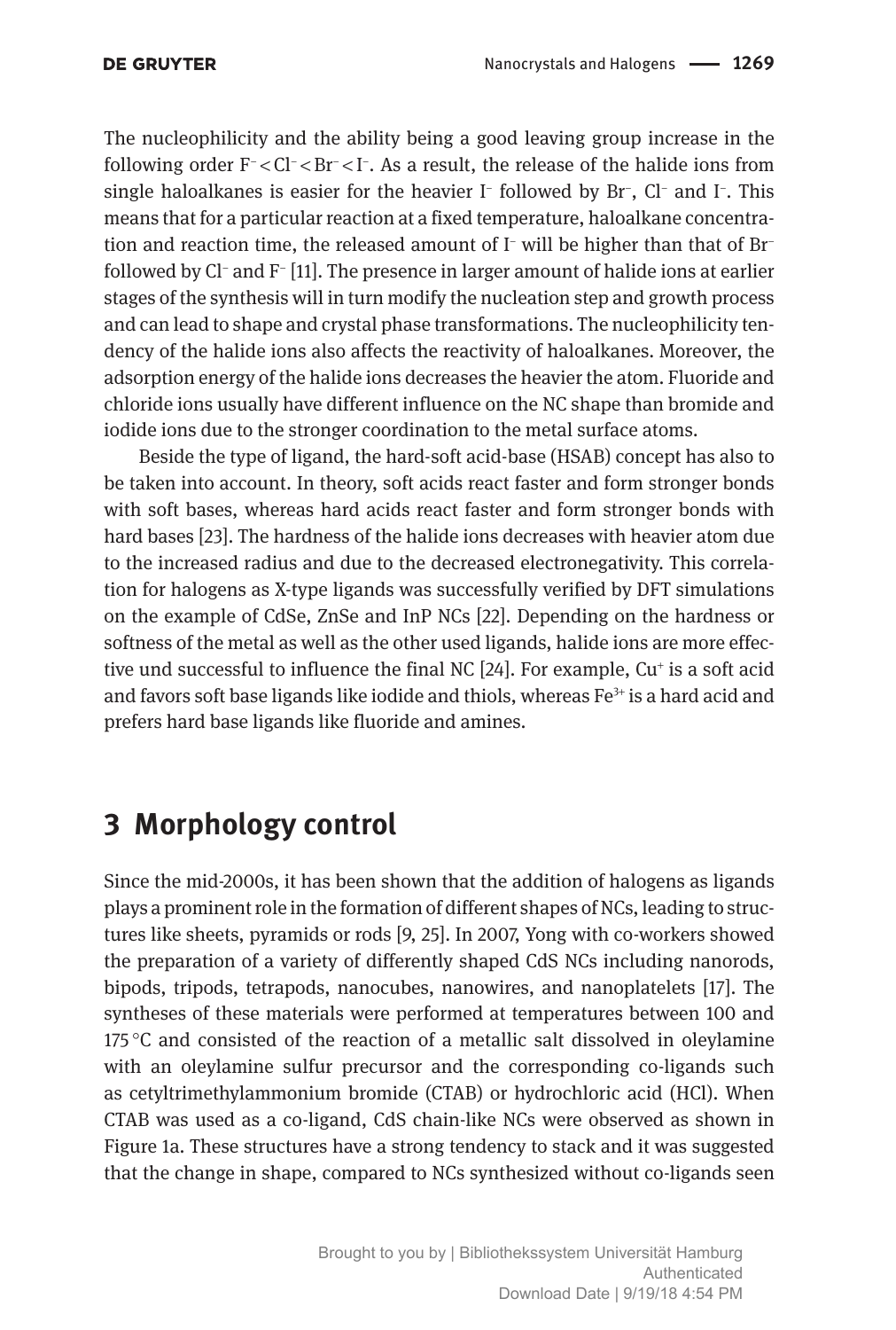

**Fig. 1:** (a) High resolution TEM image of CdS chain-like NCs obtained with CTAB as co-ligand. (b) TEM image of uniform CdS nanorods synthesized with HCl. (c) TEM image of CdS NCs prepared without any co-ligand [17]. Reprinted with permission from K. T. Yong, Y. Sahoo, M. T. Swihart, P. N. Prasad, J. Phys. Chem. C 111 (2007) 2447. Copyright 2007 American Chemical Society.

in Figure 1b and c, occurs due to an oriented attachment mechanism triggered by the passivation of different facets on the CdS NCs surface. In the case of HCl as co-ligand the product obtained was CdS nanorods, which showed crystals with higher uniformity compared to rods prepared by other methods.

In addition to CdS, various other materials such as CdSe, PbS, CuS and Cu<sub>2</sub>  $\mu$ S have been synthesized in different shapes using halide ligands [18, 24–28]. A shape transformation from CuS nanodisks to triangular nanoprisms was reported [18] when chloride, bromide and iodide ions were used as co-ligands (Figure 2a and b). Donega et al. reported a decisive role of bromide regarding the morphology of copper sulfide (tetragonal digenite, Cu<sub>2→x</sub>S) nanosheets (NSs) by



**Fig. 2:** TEM images of CuS nanodisks without halide ions (a) and triangular nanoprisms synthesized with chloride ions (b) [18]. Reprinted with permission from S.-W. Hsu, C. Ngo, W. Bryks, A. R. Tao, Chem. Mater. 27 (2015) 4957. Copyright 2015 American Chemical Society.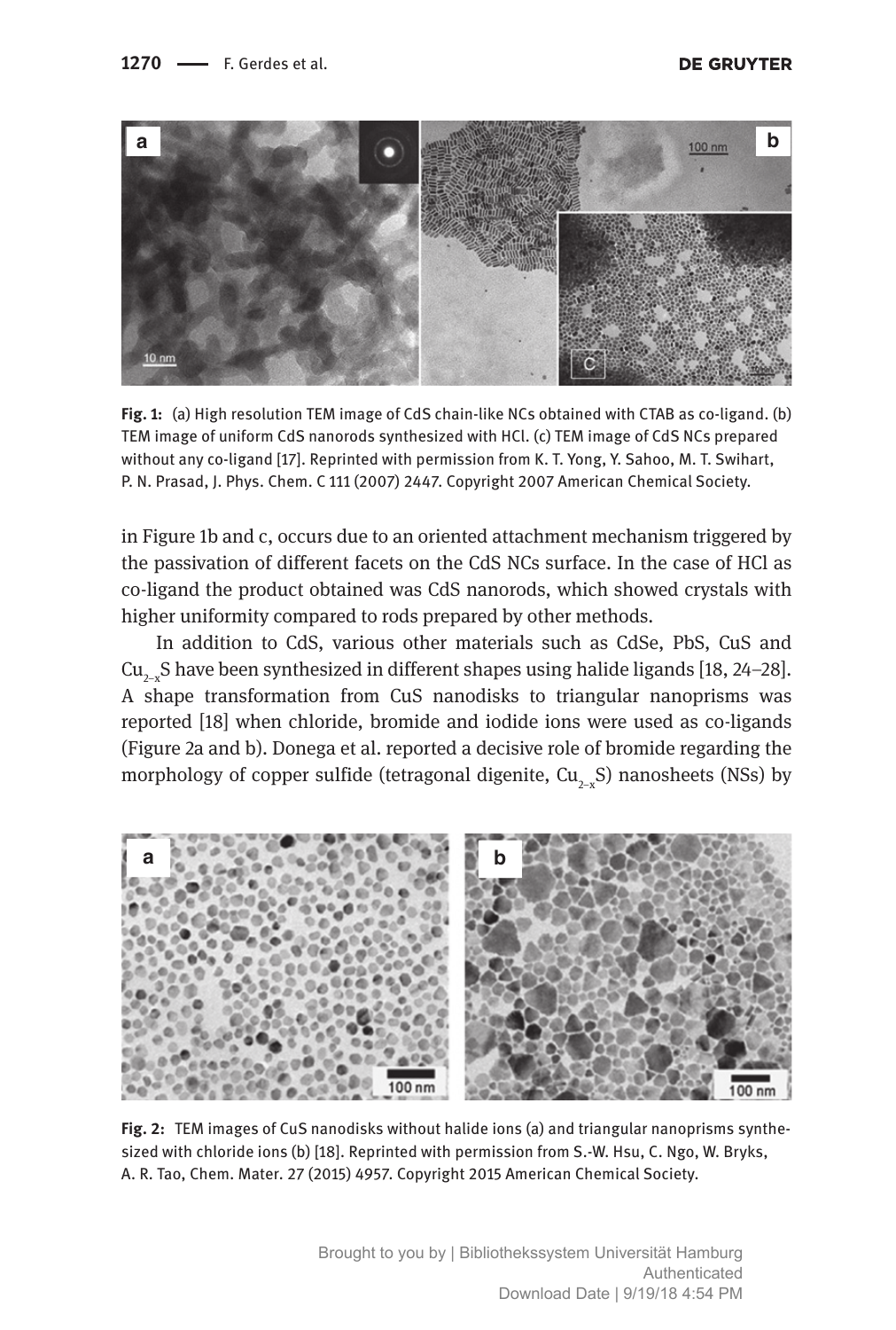using tin bromide as additive in the synthesis. The presence of Br in the product was revealed by EDX spectroscopy. By increasing the amount of SnBr $_{\textrm{\tiny{4}}}$  in the flask the authors were able to switch the product from small NCs to nanodiscs and micron-sized NSs with unprecedented thickness of only 2 nm [24].

For PbS NCs Cademartiri et al. [29] presented a synthesis based on a PbCl $_2^{\, -}$ oleylamine (OLA) complex forming a highly viscous reaction medium. By XPS analysis the authors found that beside oleylamine, chloride ions are present on the NC surface and adopted the role of ligands. Other authors synthesized PbS, ZnS, CdS, and MnS NCs using metal chlorides in oleylamine, although in these cases the role of the remaining chloride ions in the synthesis was not discussed [12].

CdSe NCs were extensively studied to control shape and crystal phase by halogenated compounds. In a previous work we observed a shape transformation from hot-injection prepared CdSe nanorods to hexagonal dipyramidal NCs during the preparation of composites with carbon nanotubes, which were dispersed in 1,2-dichloroethane [26]. To understand the occurred shape evolution we studied the reaction in a modified synthesis without carbon nanotubes but with various halogen compounds [9]. It was found that the CdSe pyramids were formed through ripening of rod-shaped NCs by released chloride, bromide and iodide ions from haloalkanes. The tendency to release these ions and consequently to increase the concentration during the synthesis was important for the final shape and size of the CdSe pyramids. Higher concentrations of halide ions in the beginning of the synthesis lead to larger rods and pyramids. XPS and total reflection X-ray fluorescence measurements showed that the shape transformation is triggered by the replacement of phosphonate ligands and the incorporation of halide ions on the surface.

The growing interest in two-dimensional (2D) materials has triggered synthetic efforts also in colloidal synthesis. Colloidal 2D NCs can be synthesized by several means including the formation of lamellar structures as a soft template [30], the oriented attachment of 0D dots in XY plane restricting the Z direction [25] and by assembly of tiny clusters to nanoplatelets with atomically precise thickness [31]. Chloroalkanes were succesfully used for the preparation of sheets of PbS in 2010 reported by Schliehe et al. where the {110} facets were covered by 1,1,2-trichloroethane. This increased the reactivity of the mentioned facets leading to a specific arrangement of the NCs and resulted eventually in ultrathin sheet structures [25] changing the dimensionality of the NC from zero-dimensional (0D) to two-dimensional (2D) through the oriented-attachment mechanism [32–34]. Deeper investigations on the role of chloride ions in the colloidal PbS synthesis revealed the possibility to control the shape of the product from dots to stripes with improved electronic properties and further to NSs by the amount of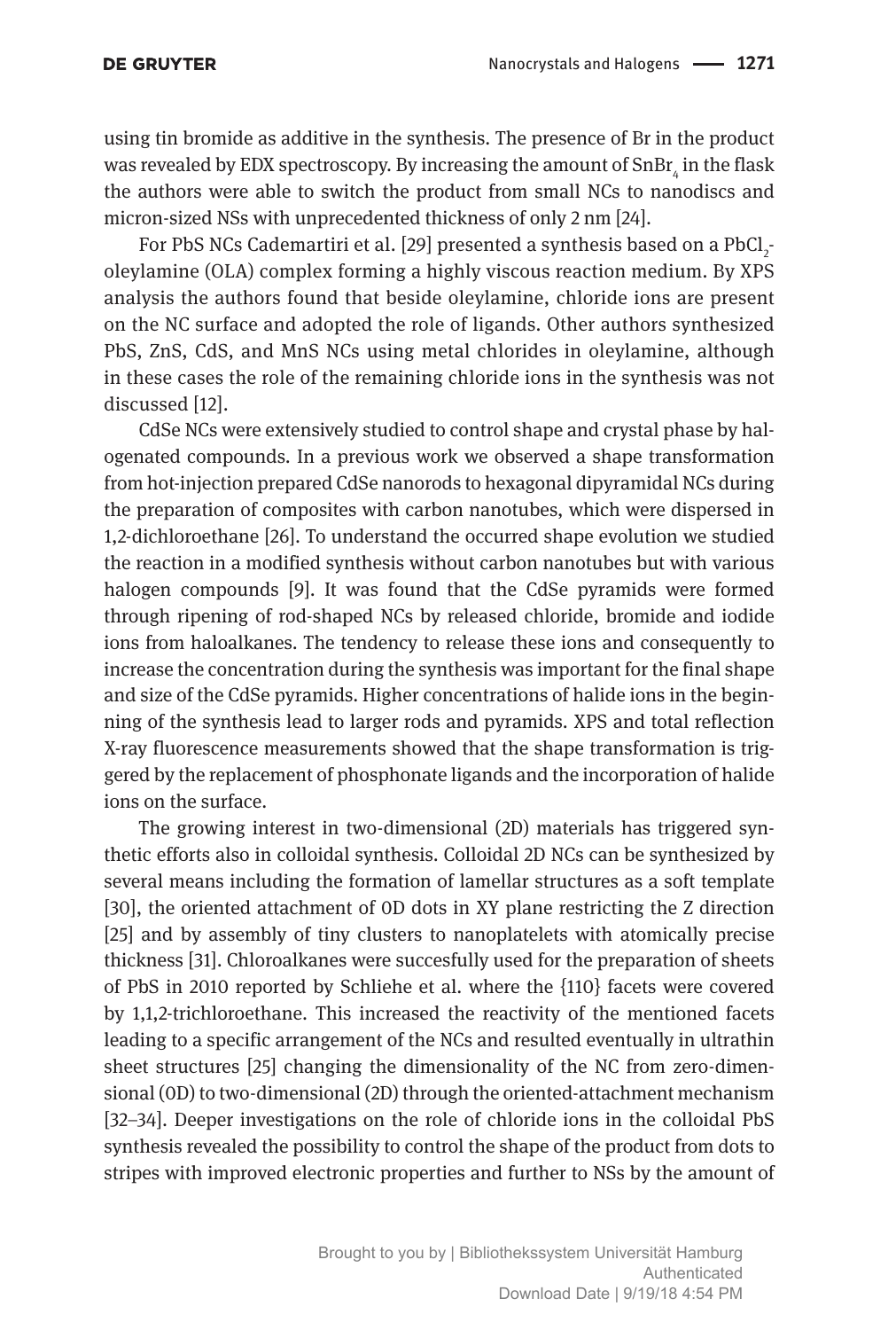**DE GRUYTER** 

chloride in the system (discussed later in this review text) [27]. Sun et al. [28] demonstrated the NSs thickness in the range of 2–5 nm depends on the chloroalkane used during the reaction.

#### **4 Crystal phase control in II–VI system**

Until now, we showed the importance of halide ions during the growth and ripening phase to control the shape of NCs. However, halogen compounds can also play a critical role in the determination of the crystal phase of NCs. In 2010, Saruyama et al. [7] showed the crystal phase transformation from zinc blende CdS NCs to wurtzite CdS "nanopencils". The combination of chloride ions and surfactants (oleic acid and oleylamine) led to a dissolution of the NCs and the following growth of larger ones, whereby the size of the nanopencils dependents on the amount of chloride in the reaction solution. In contrast, Tai et al. [35] showed that the crystal phase transformation from zinc blende to wurtzite CdS NCs occurred with increasing NaCl concentration in an ultrasound-assisted microwave synthesis without further ligands. They suggested that chloride ions act as a capping agent and inhibited the growth of the CdS (111) surface, while the growth of the (100) and (101) planes is favored. Lim et al. [6] also found that the halide ion density on the surface is responsible for the formation of wurtzite "arms" on zinc blende CdSe seeds. A quantitative 1 H-NMR study showed that the amount of oleate decreased with increasing halide ion content and the anisotropic growth is induced by the replacement of surface oleate ligands and the destabilization of the CdSe NCs. Zou et al. [8] also observed that the exchange of oleate through halide ions in the heat-up synthesis of CdS NCs leads to a crystal phase change from zinc blende to wurtzite. In contrast to the above-mentioned synthesis, they proposed that control over shape and crystal phase takes place during the early stages of the synthesis, not during the growth regime. According to the HSAB concept, they suggested that the soft base halide ions bind to the soft acid cadmium and replace the hard base oleate. This strong binding leads to a reduction of the precursor reactivity, decreasing the amount of nuclei during the nucleation, and favoring the formation of larger NCs. Earlier studies have proven that the crystal phase of CdS NCs is size-dependent [36, 37].

Beside the mentioned crystal phase transformation and change for sphericalshaped and complex-shaped CdS and CdSe NCs by halide salts, the phase control is also possible for 2D CdSe NCs by using haloalkanes [38]. With increasing amount of 1-bromoheptane in a hot-injection system the shape of the ultrathin CdSe NSs changes from sexangular (Figure 3a) to quadrangular (Figure 3b−d) to a mixture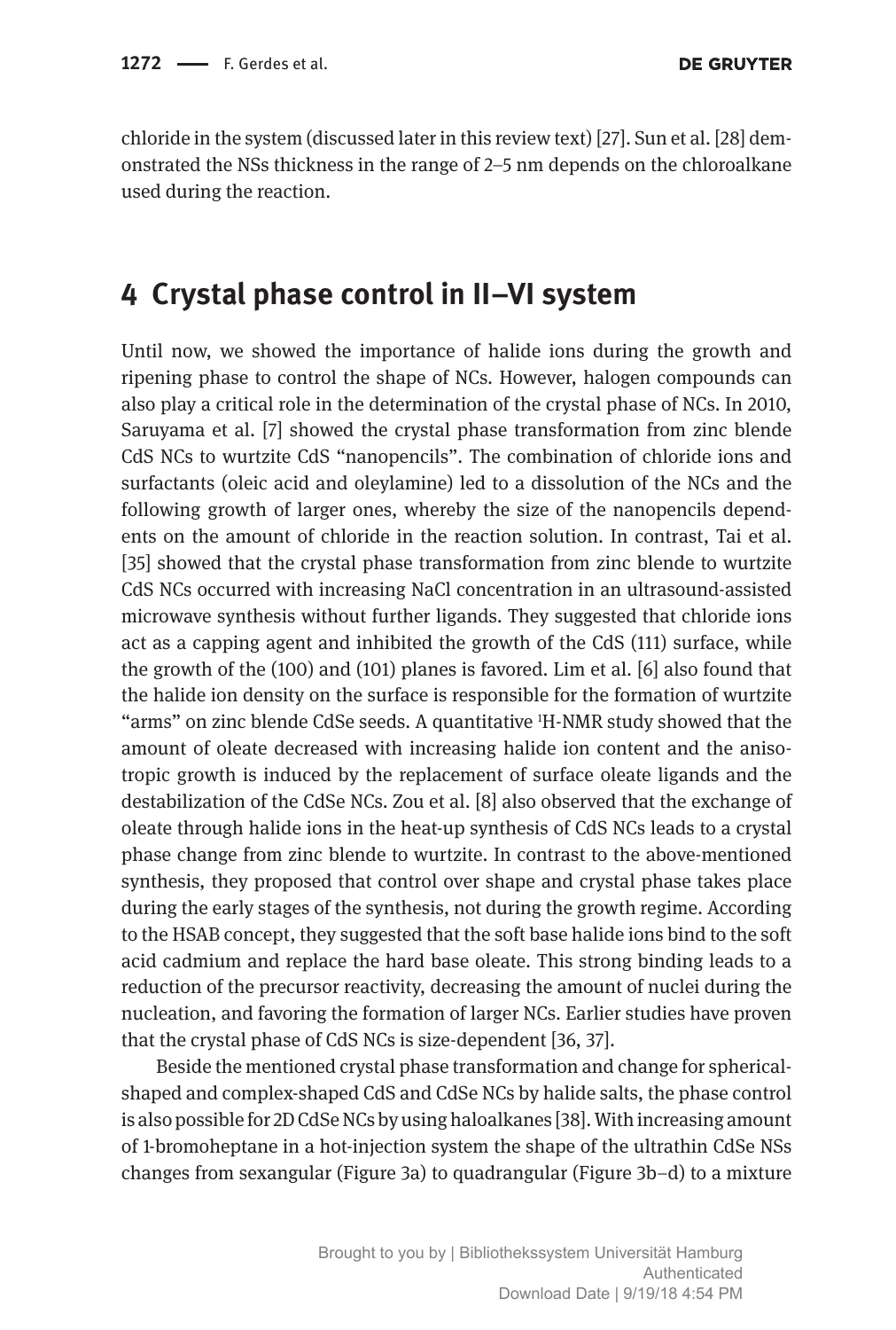

**Fig. 3:** TEM images of ultrathin CdSe NSs synthesized with different amounts of Br-Hep. (a) Sexangular (no additive), (b−d) quadrangular (0.0625, 0.125, and 0.25 mmol Br-Hep), (e) mixture shaped (0.5 mmol Br-Hep), (f) triangular (1 mmol Br-Hep), (g) triangular (2 mmol Br-Hep), and (h) undefined NSs (4 mmol Br-Hep) [38]. Reprinted with permission from F. Gerdes, C. Navío, B. H. Juárez, C. Klinke, Nano Lett. 17 (2017) 4165. Copyright 2017 American Chemical Society.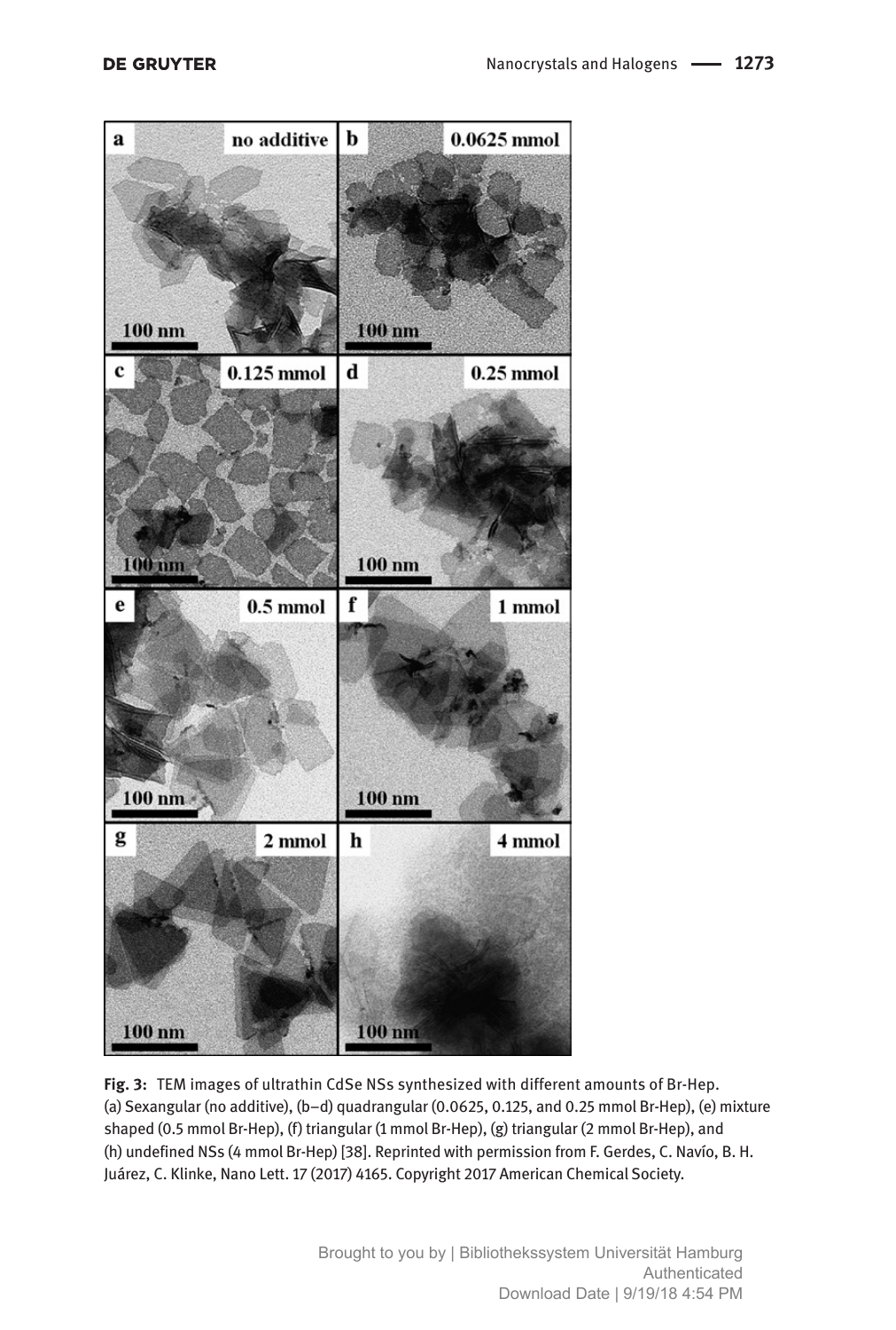of different shapes (Figure 3e) to triangular (Figure 3f, g) ones. The X-ray powder diffraction (XRD) patterns (Figure 4) indicate that a change in the crystal phase from zinc blende to wurtzite occurred as the shape of the CdSe NSs varied. The observation of bulk  $\mathrm{CdBr}_2$  in the XRD pattern at high amounts of 1-bromoheptane suggest that bromide ions must be formed *in situ* and that they might be responsible for the shape and crystal phase change of the CdSe NSs. To determine the role of the bromoalkane in the reaction electron ionization MS was performed, where samples were obtained before and after the injection of 1-bromoheptane. The mass spectrum reveals the presence of cadmium acetate  $[(\text{CH}_{\text{3}}\text{COO})-\text{Cd}-(\text{OOCCH}_{\text{3}})]$ and a cadmium acetate bromide complex  $[\text{Br--Cd--(OOCCH}_{3})]$ , evidencing the



**Fig. 4:** XRD of ultrathin CdSe NSs synthesized with different amounts of Br-Hep. At the top (wurtzite, ICPDS 00-008-0459) and the bottom (zinc blende, ICPDS 00-019-0191) the diffractograms of the bulk CdSe is shown. The peaks of the sample with 4 mmol Br-Hep show a strong texture effect and are assigned to the bulk CdBr $_{\textrm{\tiny{2}}}$  (ICPDS 00-010-0438) [38]. Reprinted with permission from F. Gerdes, C. Navío, B. H. Juárez, C. Klinke, Nano Lett. 17 (2017) 4165. Copyright 2017 American Chemical Society.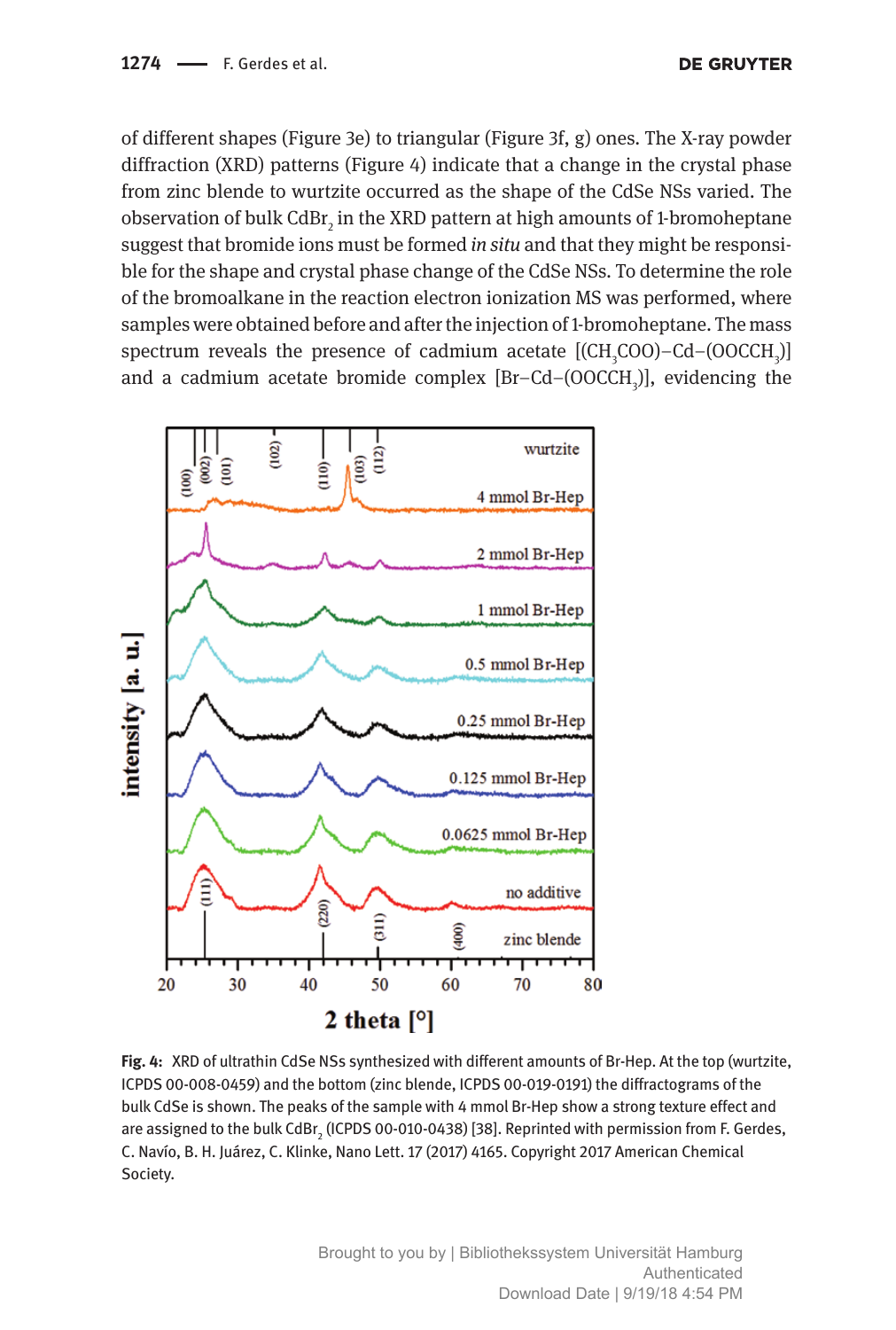replacement of acetate through the haloalkane in the reaction due to the HSAB concept. To determine the active species binding to the CdSe NS surface XPS were performed. These measurements showed that the Br 3d area can be fitted to covalently bonded bromine atoms in Br-Hep and to ionic bonded bromine atoms, indicating different chemical Br environments. The observed shape change in the CdSe 2D nanostructures is explained on the basis of the bromide ions, which partially replace the carboxylate ligands on the surface and modulate the surface energy of the facets during the growth regime. When the concentration of Br-Hep and therefore the resulting amount of bromide ions is increased the crystal phase of the CdSe NSs also varies. In this case, the nucleation process is influenced by the presence of higher amounts of  $[Br-Cd-(OOCCH<sub>3</sub>)]$ . Due to the strong Cd–Br bond the activated complex formed upon the reaction with  $Se-P(octyl)$ <sub>3</sub> is less reactive than the previously evidenced general complex based on the cadmium acetate complex. As a result of the reduced precursor reactivity the P=Se cleavage rate is slowed down and the nucleation rate is reduced. In this scenario, the crystal phase of the CdSe nanostructures is wurtzite. The use of other bromoalkanes also leads to triangular, wurtzite CdSe NSs but the minimum required amount of bromoalkane differs notably due to the different reactivity to release bromide ions.

# **5 Influence of halogens on physical properties of colloidal nanocrystals**

The attractiveness of the above-described effects (dimensionality, shape and crystal phase control with halogens) is highly supported by the fact that halide ions are able to alter and/or improve the physical properties of colloidal NCs. Halide ions can be provided to the crystals in different stages of the synthesis, resulting in better surface passivation or doping, which can eventually lead to an enhanced efficiency of devices produced with such NCs [14, 39–46].

Usually, the surface of colloidal NCs shows a high amount of trap states. The mismatch between the periodicity of the crystal and the coverage of the surface ligands leads to the formation of dangling bonds and consequently to surface trap states [43, 47]. Several effects are anticipated from these trap states. First, the carrier concentration is reduced since charge carriers are trapped in these states and cannot contribute to the transport anymore [43, 47, 48]. Further, by scattering the mobile carriers, the charge mobility in the crystal is reduced [43, 49–51]. Finally, by altering the band structure, mid-gap states are formed, functioning as recombination centers. Mid-gap states dramatically worsen the gateability of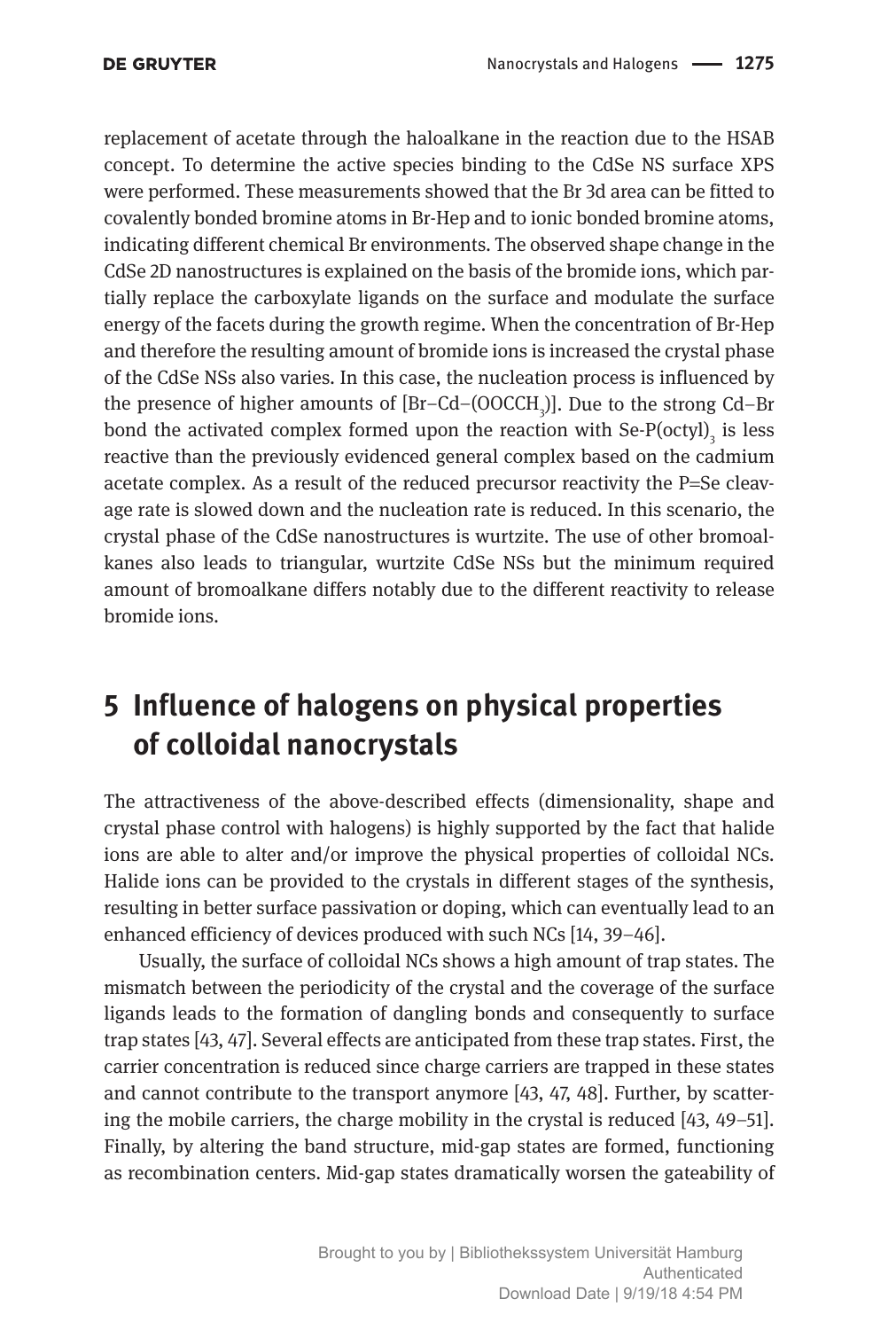the crystals, their conversion efficiency (as solar cells), as well as their emission intensity [14, 40, 43, 44, 47, 49, 51, 52]. In order to address these issues, employing halide ions as X-type elemental inorganic ligands in addition to the organic ligands has been suggested (hybrid passivation) [14, 39–46].

Several strategies have been used to incorporate halide ions. For instance, PbS or PbSe quantum dots have been synthesized by using PbCl<sub>2</sub> or PbBr<sub>2</sub> as the precursor. In these systems, halide ions were obtained during the synthesis by the decomposition of the precursor, covering the surface of the quantum dots, which was confirmed by XPS measurements and EDX mapping [40, 46]. These NCs were able to maintain their absorbance at least for 35–40 days of exposure to air, since their passivated surface was strongly resistant against further oxidation (Figure 5a) [9, 40]. Also their photoluminescence quantum yield could be improved by up to 30%, while their power-conversion efficiency as solar cells could reach 6.5% [40] or 7% [14]. A similar strategy was employed to produce InP tetrahedral NCs (by using indium trichloride as precursor) [45]. Alternatively, as mentioned in previous sections, chloroalkanes can be added to the synthesis as co-solvents (co-ligands). Kandel et al. investigated the effect of chloride ions



**Fig. 5:** Optical absorption properties of surface passivated NCs. (a) Absorbance of PbS NCs passivated through the PbBr<sub>2</sub> precursor which shows air stability for at least 40 days of air exposure (L. Yuan, R. Patterson, W. Cao, Z. Zhang, Z. Zhang, J. A. Stride, P. Reece, G. Conibeer, S. Huang, RSC Adv. 5 (2015) 68579. Published by the Royal Society of Chemistry). (b) Effect of different halides on the passivation of PbSe particles, added at the last stage of the synthesis after cooling down. Except fluoride, other halides had pronounced passivation effects [39]. Reprinted with permission from J. Y. Woo, J. H. Ko, J. H. Song, K. Kim, H. Choi, Y. H. Kim, D. C. Lee, S. Jeong, J. Am. Chem. Soc. 136 (2014) 8883. Copyright 2014 American Chemical Society.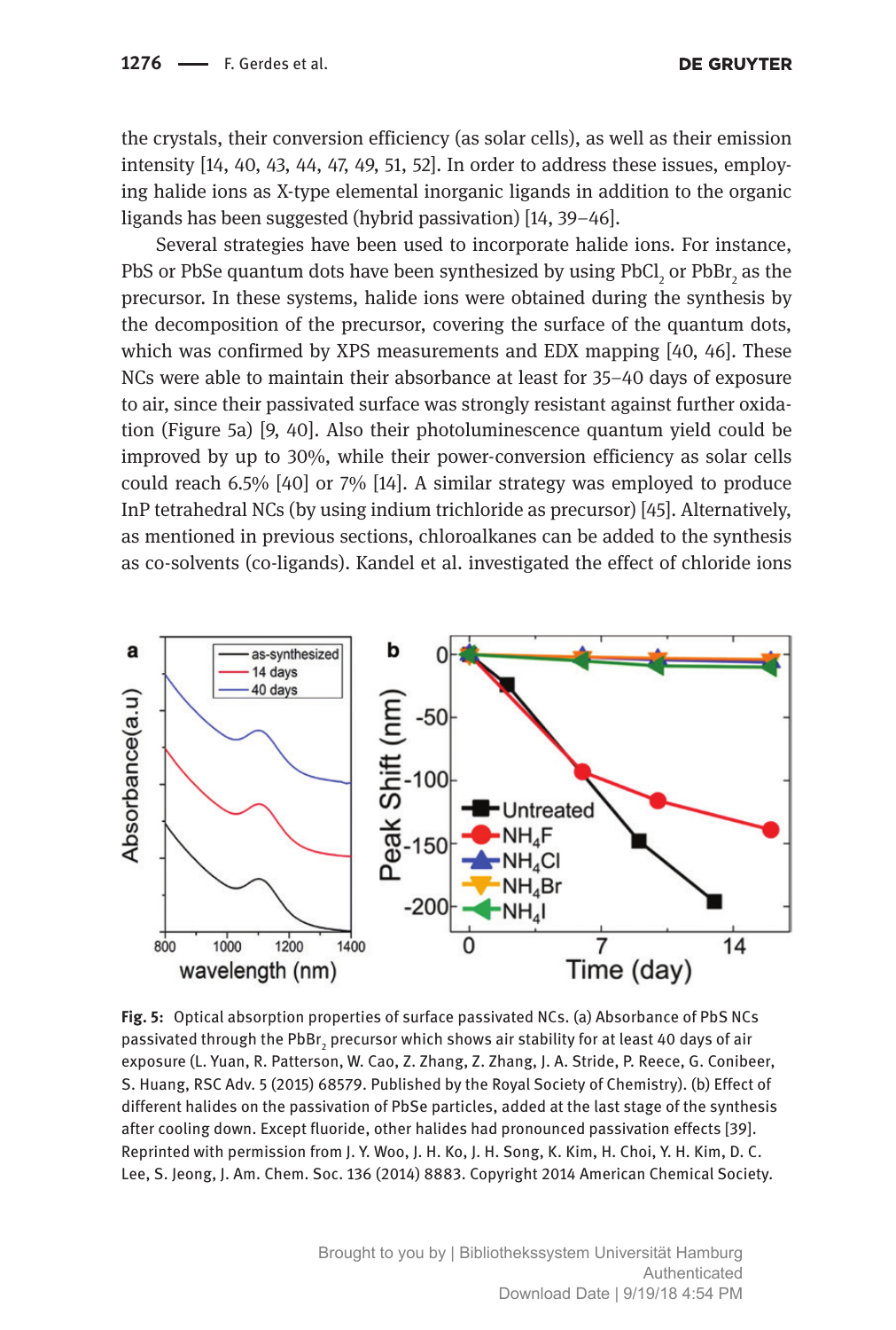

**Fig. 6:** Post-synthetic treatment of NCs with halide ions. (a) Transistor behavior of PbS NCs passivated by iodide ions, showing pronounced n-type behavior with an on/off ratio of 105 . Reprinted with permission from D. Zhitomirsky, M. Furukawa, J. Tang, P. Stadler, S. Hoogland, O. Voznyy, H. Liu, E. H. Sargent, Adv. Mater. 24 (2012) 6181. Copyright © 2012 by John Wiley Sons, Inc. (b) Comparison between the effectiveness of different passivation methods on the I–V characteristics of the solar cells made of PbS particles, showing the best performance with hybrid passivation. Black diamonds are the I–V curve for a hybrid passivated device as measured by an accredited photovoltaic calibration laboratory (Newport Technology and Application Center– PV Lab). Inset: external quantum efficiency (EQE) curve for a hybrid passivated device. The integrated current value is also shown [14]. Reprinted by permission from Springer Customer Service Centre: Springer Nature, Nature Nanotechnology, A. H. Ip, S. M. Thon, S. Hoogland, O. Voznyy, D. Zhitomirsky, R. Debnath, L. Levina, L. R. Rollny, G. H. Carey, A. Fischer, K. W. Kemp, Nat. Nanotechnol. 7 (2012) 577. Copyright 2012.

on the PbSe nanorods formation. Successful co-passivation by chloride ions was revealed by EDX spectroscopy. The photoluminescence quantum yield of these NCs has been reported to be about 27%, confirming well-passivated surfaces [53].

As a distinct approach (the so-called post-synthetic treatments) halide ions can be introduced to the NCs after the synthesis, when the product has been completely formed. For instance, an ammonium chloride solution (or other ammonium halides [39]) was added to the reaction mixture after cooling the solution down. This method has been used for passivation of PbS NCs [39] or PbSe NCs (with or without a PbS shell) [41] and has led to air stability of the particles for weeks. The absorption spectra of these particles remained unchanged after some weeks of air exposure, while without the treatment they experienced a fast degradation (Figure 5b) [39, 41]. Further, their functionality as field-effect transistors (FETs) has been preserved even in air, demonstrated by a pronounced n-type behavior [39]. In this respect, calculations based on DFT revealed that by increasing the atomic number of the halide, the formation energy of the  $PbX_2$  adlayers  $(X: F, Cl, Br, I)$  becomes higher, resulting in higher probabilities for the PbX. formation and therefore, more effective passivation [39].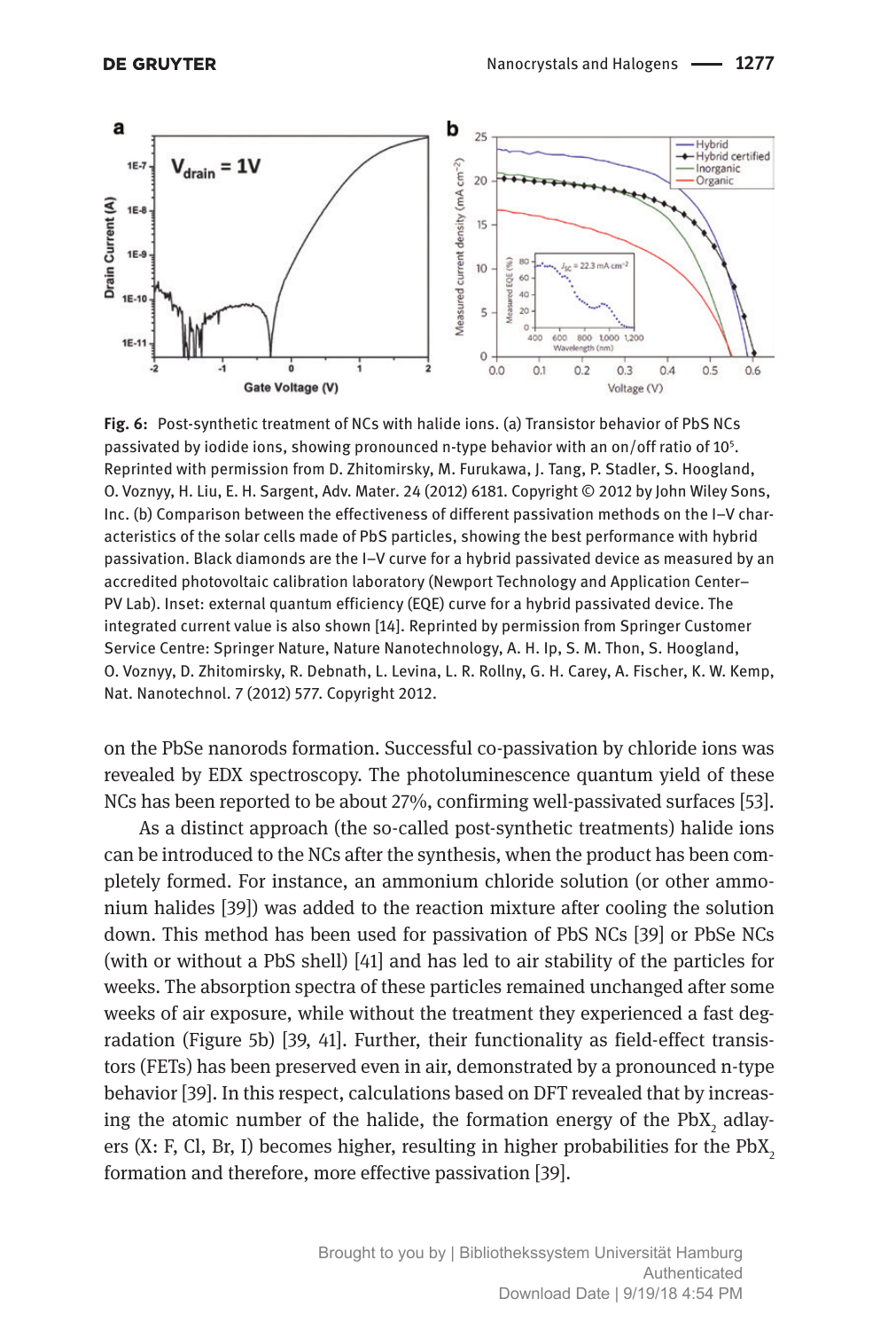Eventually, halide ions can be employed to passivate the surface of the NCs separately from the synthesis and in a post-synthetic ligand exchange process, either in the solution state or in the solid state (on films of particles) [42, 48]. XPS measurements on these NCs showed that the solid state ligand exchange (halide treatment) was more effective, since in the solution phase, halide ions are more susceptible to the protic attack of the solvent, and therefore, prone to the desorption from the surface of the particles. This weakness became more pronounced by reducing the atomic number of the halide, consistent with the HSAB concept (I−→Br−→Cl−) [42]. PbS NCs passivated by this method showed n-type behavior as well as stable properties in air. FETs based on these NCs exhibited n-type conduction with a field-effect mobility of 0.1  $\rm cm^2$  V<sup>-1</sup> s<sup>-1</sup> and an on/off ratio of 10<sup>5</sup> (Figure 6a) [48]. As can be seen in Figure 6b, the hybrid-passivated NCs show the best photovoltaic performance compared to the particles passivated only with organic ligands or only with inorganic ligands [14]. Their power-conversion efficiency could be increased to 8%, manifesting a great improvement compared to other quantum-dot based solar cells [42].

### **6 Conclusion**

Understanding the role of halogens in the colloidal synthesis of semiconductor NCs allows establishing strategies to control the shape, dimensionality, crystal phase and physical properties. Halogens affect the surface chemistry of the NCs, playing either the role of a ligand or co-ligand passivating the surface, or influencing the growth and development of particular facets. Halogens can be included to the surface of NCs during the synthesis or during post-synthetic treatments such as ligand exchange in solution or in solid state. Tremendous improvement of physical properties such as field-effect mobility, stability, photoluminescence quantum yield and photovoltaic performance has been reported by NCs passivated by halides or doped with halogen giving a promising outlook for NC application in electronics and photovoltaics.

**Acknowledgements:** The authors thank Beatriz H. Juarez for critically reading the manuscript and helpful suggestions. The authors gratefully acknowledge financial support of the European Research Council via the ERC Starting Grant "2D-SYNETRA" (Seventh Framework Program FP7, Project: 304980) and thank the German Research Foundation DFG for financial support in the frame of the Cluster of Excellence "Center of ultrafast imaging CUI". C.K. thanks the German Research Foundation DFG for financial support in the frame the Heisenberg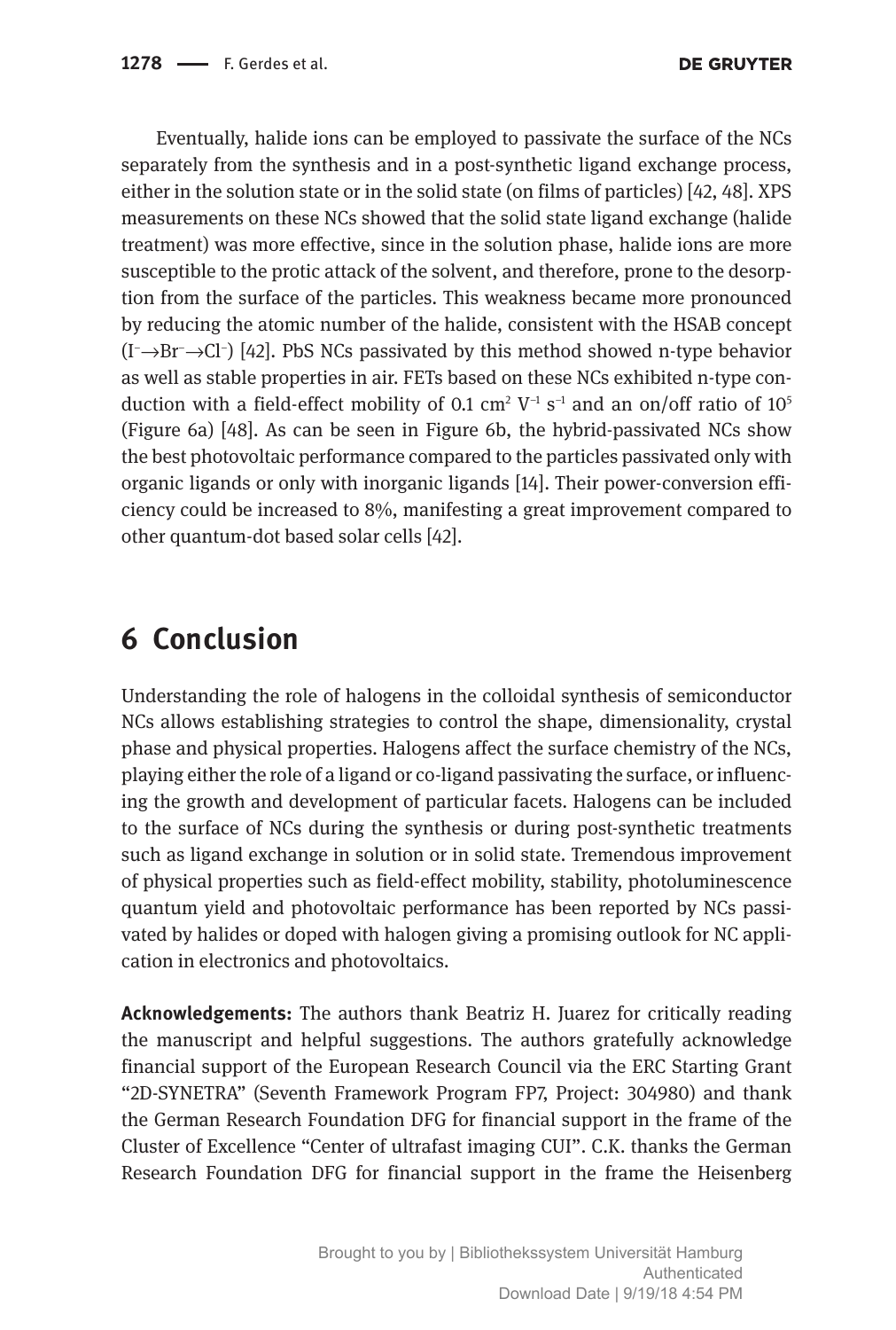scholarship KL 1453/9-2. MMRM thanks PIER Helmholtz Graduate School for the financial support.

### **References**

- 1. C. Murray, D. J. Norris, M. G. Bawendi, J. Am. Chem. Soc. **115** (1993) 8706.
- 2. O. I. Micic, J. R. Sprague, C. J. Curtis, K. M. Jones, J. L. Machol, A. J. Nozik, H. Giessen, B. Fluegel, G. Mohs, N. Peyghambarian, J. Phys. Chem. **99** (1995) 7754.
- 3. N. Gaponik, D. V. Talapin, A. L. Rogach, K. Hoppe, E. V. Shevchenko, A. Kornowski, A. Eychmüller, H. Weller, J. Phys. Chem. B **106** (2002) 7177.
- 4. A. A. Guzelian, J. E. B. Katari, A. V. Kadavanich, U. Banin, K. Hamad, E. Juban, A. P. Alivisatos, R. H. Wolters, C. C. Arnold, J. R. Heath, J. Phys. Chem. **100** (1996) 7212.
- 5. M. R. Kim, K. Miszta, M. Povia, R. Brescia, S. Christodoulou, M. Prato, S. Marras, L. Manna, ACS Nano **6** (2012) 11088.
- 6. J. Lim, W. K. Bae, K. U. Park, L. zur Borg, R. Zentel, S. Lee, K. Char, Chem. Mater. **25** (2012) 1443.
- 7. M. Saruyama, M. Kanehara, T. Teranishi, J. Am. Chem. Soc. **132** (2010) 3280.
- 8. Y. Zou, D. Li, D. Yang, Nanoscale Res. Lett. **6** (2011) 374.
- 9. M. Meyns, F. Iacono, C. Palencia, J. Geweke, M. D. Coderch, U. E. Fittschen, J. M. Gallego, R. Otero, B. H. Jua ́rez, C. Klinke, Chem. Mater. **26** (2014) 1813.
- 10. C. Palencia, K. Lauwaet, L. de La Cueva, M. Acebrón, J. J. Conde, M. Meyns, C. Klinke, J. M. Gallego, R. Otero, B. H. Juárez, Nanoscale **6** (2014) 6812.
- 11. B. H. Juarez, Z. Phys. Chem. **229** (2015) 119.
- 12. J. Joo, H. B. Na, T. Yu, J. H. Yu, Y. W. Kim, F. Wu, J. Z. Zhang, T. Hyeon, J. Am. Chem. Soc. **125** (2003) 11100.
- 13. J. Tang, K. W. Kemp, S. Hoogland, K. S. Jeong, H. Liu, L. Levina, M. Furukawa, X. Wang, R. Debnath, D. Cha, K. W. Chou, Nat. Mater. **10** (2011) 765.
- 14. A. H. Ip, S. M. Thon, S. Hoogland, O. Voznyy, D. Zhitomirsky, R. Debnath, L. Levina, L. R. Rollny, G. H. Carey, A. Fischer, K. W. Kemp, Nat. Nanotechnol. **7** (2012) 577.
- 15. W. K. Bae, J. Joo, L. A. Padilha, J. Won, D. C. Lee, Q. Lin, W. K. Koh, H. Luo, V. I. Klimov, J. M. Pietryga, J. Am. Chem. Soc. **134** (2012) 20160.
- 16. M. Ibáñez, R. J. Korkosz, Z. Luo, P. Riba, D. Cadavid, S. Ortega, A. Cabot, M. G. Kanatzidis, J. Am. Chem. Soc. **137** (2015) 4046.
- 17. K. T. Yong, Y. Sahoo, M. T. Swihart, P. N. Prasad, J. Phys. Chem. C **111** (2007) 2447.
- 18. S.-W. Hsu, C. Ngo, W. Bryks, A. R. Tao, Chem. Mater. **27** (2015) 4957.
- 19. J. Owen, Science **347** (2015) 615.
- 20. M. A. Boles, D. Ling, T. Hyeon, D. V. Talapin, Nat. Mater. **15** (2016) 141.
- 21. J. De Roo, K. De Keukeleere, Z. Hens, I. Van Driessche, Dalton Trans. **45** (2016) 13277.
- 22. M. Sluydts, K. De Nolf, V. Van Speybroeck, S. Cottenier, Z. Hens, ACS Nano **10** (2016) 1462.
- 23. R. G. Pearson, The HSAB principle. Chemical Hardness, Wiley-VCH Verlag GmbH, Weinheim (2005), pp. 1–27.
- 24. W. van der Stam, Q. A. Akkerman, X. Ke, M. A. van Huis, S. Bals, C. de Mello Donega, Chem. Mater. **27** (2014) 283.
- 25. C. Schliehe, B. H. Juarez, M. Pelletier, S. Jander, D. Greshnykh, M. Nagel, A. Meyer, S. Foerster, A. Kornowski, C. Klinke, H. Weller, Science **329** (2010) 550.